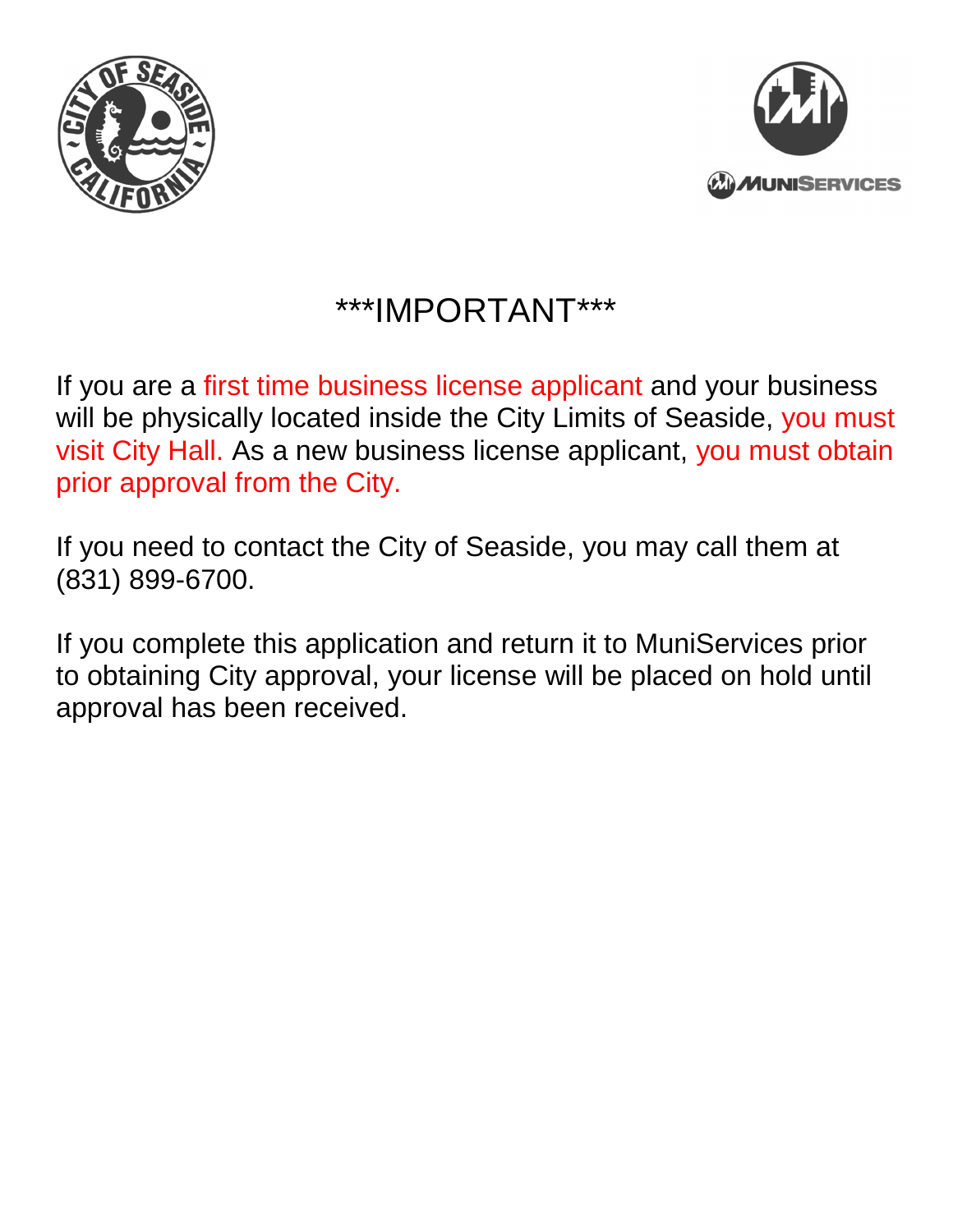

## **City of Seaside, CA Application for Business Operations Tax Certificate (Business License**)

**\*\*New Businesses Only\*\* Contractors Must Use Form Specified for "Contractors Only"** 

**Fiscal Year 07/01/20\_\_\_ – 06/30/20\_\_\_**



\_\_\_\_\_\_\_\_\_\_\_\_\_\_\_\_\_\_\_\_\_\_\_\_\_\_\_\_\_\_\_\_\_\_\_\_\_\_\_\_\_\_\_\_\_\_\_\_\_\_\_\_\_\_\_\_\_\_\_\_\_\_\_\_\_\_\_\_\_\_\_\_\_\_\_\_\_\_\_\_\_\_ 437 E Shaw Avenue Box 367 • Fresno, CA 93710 • Phone (866) 240-3665 • Fax (205) 423-4097 Email: bizlicensesupport@muniservices.com

**\*\*PLEASE PRINT INFORMATION AND COMPLETE ALL SECTIONS\*\*\*\*PLEASE RETURN ORIGINAL WITH LICENSE FEES\*\* Your license may require you to submit proof of certification and/or permit with your payment. Failure to submit a proof of certification/permit, pay your license in full, or report your gross receipts as required will result in a delay of the release of your license.** 

| 2.                                                                                                                                                                                                  |                                                                                                                       |                                                                                                     |              |  |  |
|-----------------------------------------------------------------------------------------------------------------------------------------------------------------------------------------------------|-----------------------------------------------------------------------------------------------------------------------|-----------------------------------------------------------------------------------------------------|--------------|--|--|
|                                                                                                                                                                                                     |                                                                                                                       |                                                                                                     |              |  |  |
|                                                                                                                                                                                                     |                                                                                                                       |                                                                                                     |              |  |  |
| 3.                                                                                                                                                                                                  |                                                                                                                       |                                                                                                     |              |  |  |
| 4.                                                                                                                                                                                                  |                                                                                                                       |                                                                                                     |              |  |  |
|                                                                                                                                                                                                     |                                                                                                                       |                                                                                                     |              |  |  |
| 5.                                                                                                                                                                                                  |                                                                                                                       |                                                                                                     |              |  |  |
| 6.                                                                                                                                                                                                  |                                                                                                                       |                                                                                                     |              |  |  |
| 7.<br>(Required-appears on business license)                                                                                                                                                        |                                                                                                                       |                                                                                                     |              |  |  |
| <b>Business Owner's Home or Corp. Address:</b><br>(Address – do not use P.O. Box) (City) (State) (State) (Zip Code)<br>8.                                                                           |                                                                                                                       |                                                                                                     |              |  |  |
|                                                                                                                                                                                                     |                                                                                                                       |                                                                                                     |              |  |  |
| <b>Mailing Address:</b> $\frac{1}{(City - (City - (City - (City - (City - (7))))))}$<br>9.                                                                                                          |                                                                                                                       |                                                                                                     |              |  |  |
|                                                                                                                                                                                                     |                                                                                                                       |                                                                                                     |              |  |  |
|                                                                                                                                                                                                     |                                                                                                                       |                                                                                                     |              |  |  |
| 11. Business is owned and operated by: a) Individual ____ b) Corporation ______ c) Partnership ____                                                                                                 |                                                                                                                       |                                                                                                     |              |  |  |
| 12. Social Security #: Corporation/Partnership (Individual) Federal ID #: Sellers Permit #: Sellers Permit #:                                                                                       |                                                                                                                       |                                                                                                     |              |  |  |
|                                                                                                                                                                                                     |                                                                                                                       |                                                                                                     |              |  |  |
|                                                                                                                                                                                                     |                                                                                                                       |                                                                                                     |              |  |  |
|                                                                                                                                                                                                     |                                                                                                                       |                                                                                                     |              |  |  |
| <b>NAME</b>                                                                                                                                                                                         |                                                                                                                       |                                                                                                     | <b>TITLE</b> |  |  |
| 13. If item 11 (b) or (c) applies, list name of corporate president or names of partners:                                                                                                           | <u> 1990 - Johann John Stone, markin film yn y brening yn y brening yn y brening yn y brening yn y brening yn y b</u> |                                                                                                     |              |  |  |
|                                                                                                                                                                                                     |                                                                                                                       |                                                                                                     |              |  |  |
|                                                                                                                                                                                                     |                                                                                                                       |                                                                                                     |              |  |  |
|                                                                                                                                                                                                     |                                                                                                                       |                                                                                                     |              |  |  |
|                                                                                                                                                                                                     |                                                                                                                       |                                                                                                     |              |  |  |
|                                                                                                                                                                                                     |                                                                                                                       | c. Name of officer authorized to accept service of legal process: _________________________________ |              |  |  |
| Seaside?                                                                                                                                                                                            |                                                                                                                       |                                                                                                     |              |  |  |
|                                                                                                                                                                                                     |                                                                                                                       | Yes (Questions 16 and 17 not required - Skip to "Estimate of Gross Income" Section)                 |              |  |  |
| 14. If corporation, the following must be completed:<br>15. Are you a REAL ESTATE AGENT/BROKER who DOES NOT maintain a fixed place of business within the City of                                   | No (Required to answer Questions 16 and 17)                                                                           |                                                                                                     |              |  |  |
| ***If yes, you are REQUIRED to obtain a license and pay fees with respect to any contract or work performed in the City<br>and REQUIRED TO COMPLETE THE ESTIMATE OF GROSS INCOME SECTION BELOW. *** |                                                                                                                       |                                                                                                     |              |  |  |

**If yes, please describe: \_\_\_\_\_\_\_\_\_\_\_\_\_\_\_\_\_\_\_\_\_\_\_\_\_\_\_\_\_\_\_\_\_\_\_\_\_\_\_\_\_\_\_\_\_\_\_\_\_\_\_\_\_\_\_\_\_\_\_\_\_\_\_\_\_\_\_\_\_\_\_\_\_\_\_**